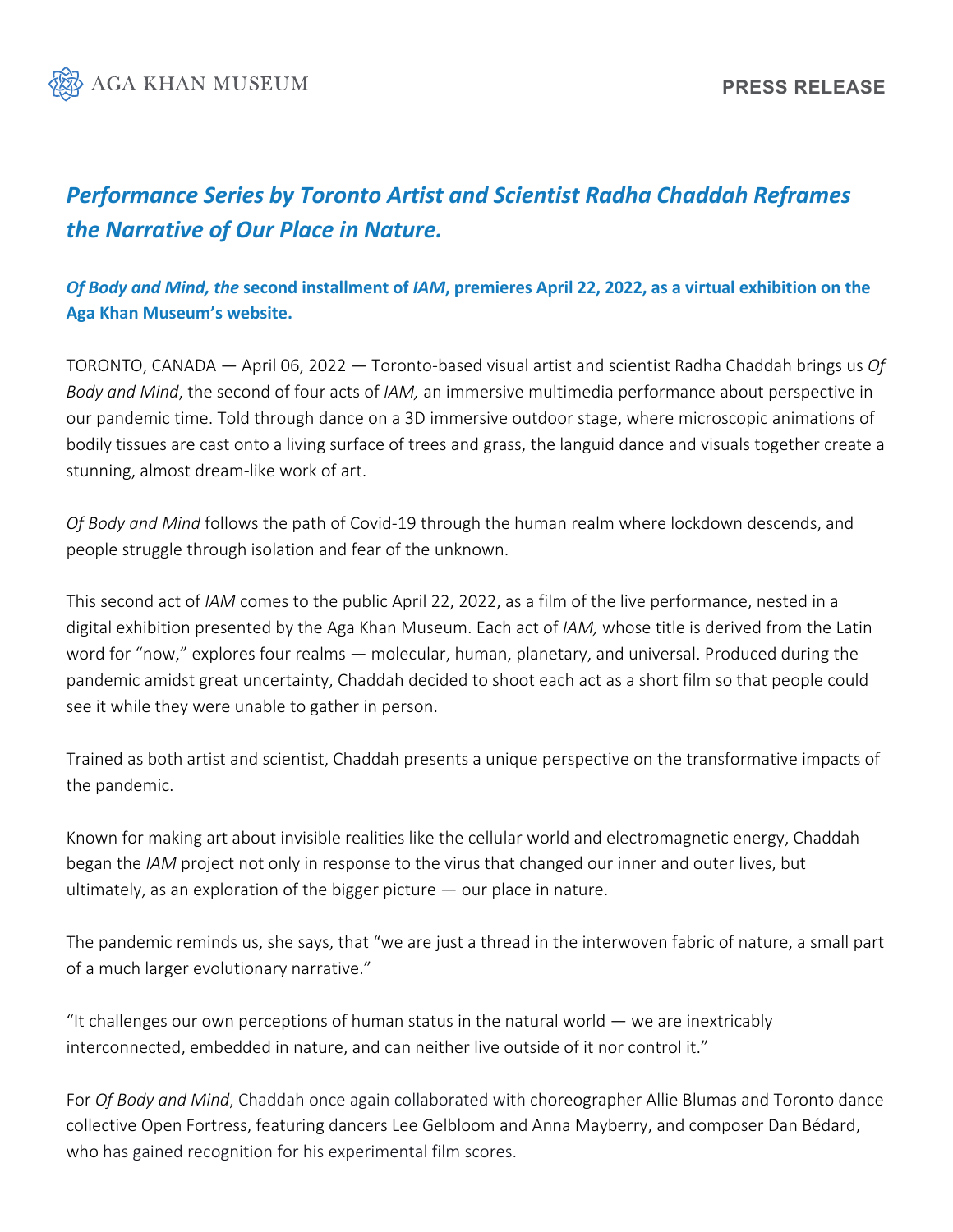

"We began with a creative exchange among all of our collaborators to support the development of the emotional and behavioural language of the dance," says Chaddah, who started the tissue-visualization process for the projected content at the University of Toronto neuroscience lab where she worked as a graduate student.

By mounting a variety of bodily tissues like nerves, bone, and gut to slides, staining them with fluorescent antibodies, and then photographing them using a powerful microscope — with the capability to shoot thousands of high-resolution photographs — she was then able to create zooming animations and exploratory paths through them, which she projected onto an outdoor backdrop of trees and foliage, adjusting the palette, speed of movement, and graphic quality to work with the choreography.

The mesmerizing dance choreography focuses on the human movements and actions that underlie the struggle and overcoming that characterized pandemic life.

"The dancers felt slow movements were impactful and helped them connect on a deeper human, kinesthetic level," says Blumas. "It speaks to the process of emotional trauma moving through the body as well as the mind."

The dancers, set to Bédard's moody and brooding music, fall in and out of synchrony, converging and separating  $-$  a metaphor for the struggle between body and mind during turmoil and its physiological effects of stress on organs and tissues.

Although COVID-19 has imposed limitations for the last two years, artists like Chaddah and her collaborators continued in adversity to express their observations about the world around them in even more creative ways, says Amirali Alibhai, the Museum's Head of Performing Arts.

"The digital tools the Museum employed during the pandemic enhanced our ability to communicate to communities locally and globally," he says. "We're delighted to be able provide a platform for the *IAM* project, which is finding exciting new ways of presenting stories that speak to the human condition and connect diverse people and culture."

*IAM: Of Body and Mind* will be viewable as a digital exhibition at [agakhanmuseum.org/IAM](http://www.agakhanmuseum.com/IAM) from April 22 to May 27, 2022. *Planetary* and *Cosmos,* the final two acts of *IAM* are expected to be launched in December 2022. In 2023, all four acts of *IAM* will be presented together as a 50-minute live outdoor performance by the Museum before going on a national tour, followed by an international tour the next year to Brazil, Japan, Germany, Norway, Sweden, and Britain.

#### Support